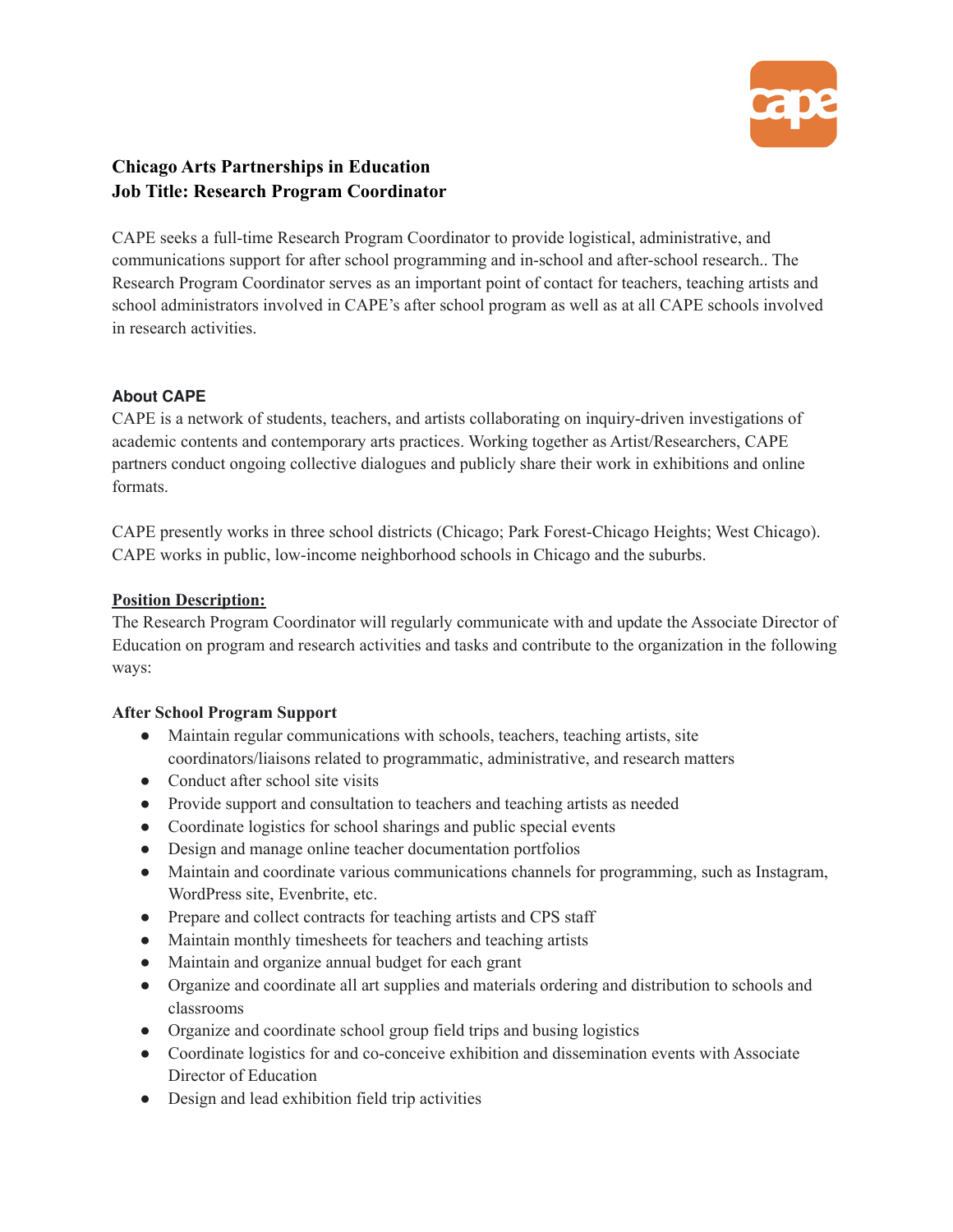

- Design and produce materials as needed for exhibitions and special events
- Design and produce promotional materials for the CAPE after school programs at each school
- Design and produce artists recruitment materials

## **Professional Development Support**

- Schedule times and locations of professional development meetings for after school programs in coordination with Associate Director of Education
- Design and produce materials as needed for professional development meetings
- Order and coordinate food orders for professional development meetings and special events
- Plan and facilitate professional development meetings with Associate Director of Education

# **Research Support**

- Contribute to research design efforts in collaboration with Associate Director of Education, Education Director and external researchers
- Collect and organize data related to grant reporting requirements
- Collect and organize data related to research studies
- Coordinate and manage research assistants
- Coordinate/conduct research interviews and surveys with teachers, teaching artists, and students
- Coordinate/conduct formal research classroom observations
- Collect, organize, and archive student artwork

# **Requirements:**

- Background in the arts with experience in education and/or administration.
- Experience and/or specific interest in research.
- Experience working with public schools and/or community arts organizations.
- Bachelor degree required.
- This position requires regular travel to multiple neighborhoods in the City of Chicago (Far Southeast side, Southwest side, Westside and Northside neighborhoods) as well as surrounding suburbs. Candidate must have their own vehicle.
- Technological proficiency, including Google Apps Suite, Microsoft Office, and proficiency in graphic design and layout and basic video editing.
- **Compensation:** Competitive, plus benefits
- **Status:** Full time; 35 hours per week; some evenings and weekends required for meetings and special events
- **Benefits:** Full-time employees are eligible for certain benefits, including access to health, dental, and long- and short-term disability insurance, 401k, etc.
- Location: Based at the CAPE office with frequent travel to schools around the Chicagoland area
- **Reports to:** Associate Director of Education

**How to Apply:**